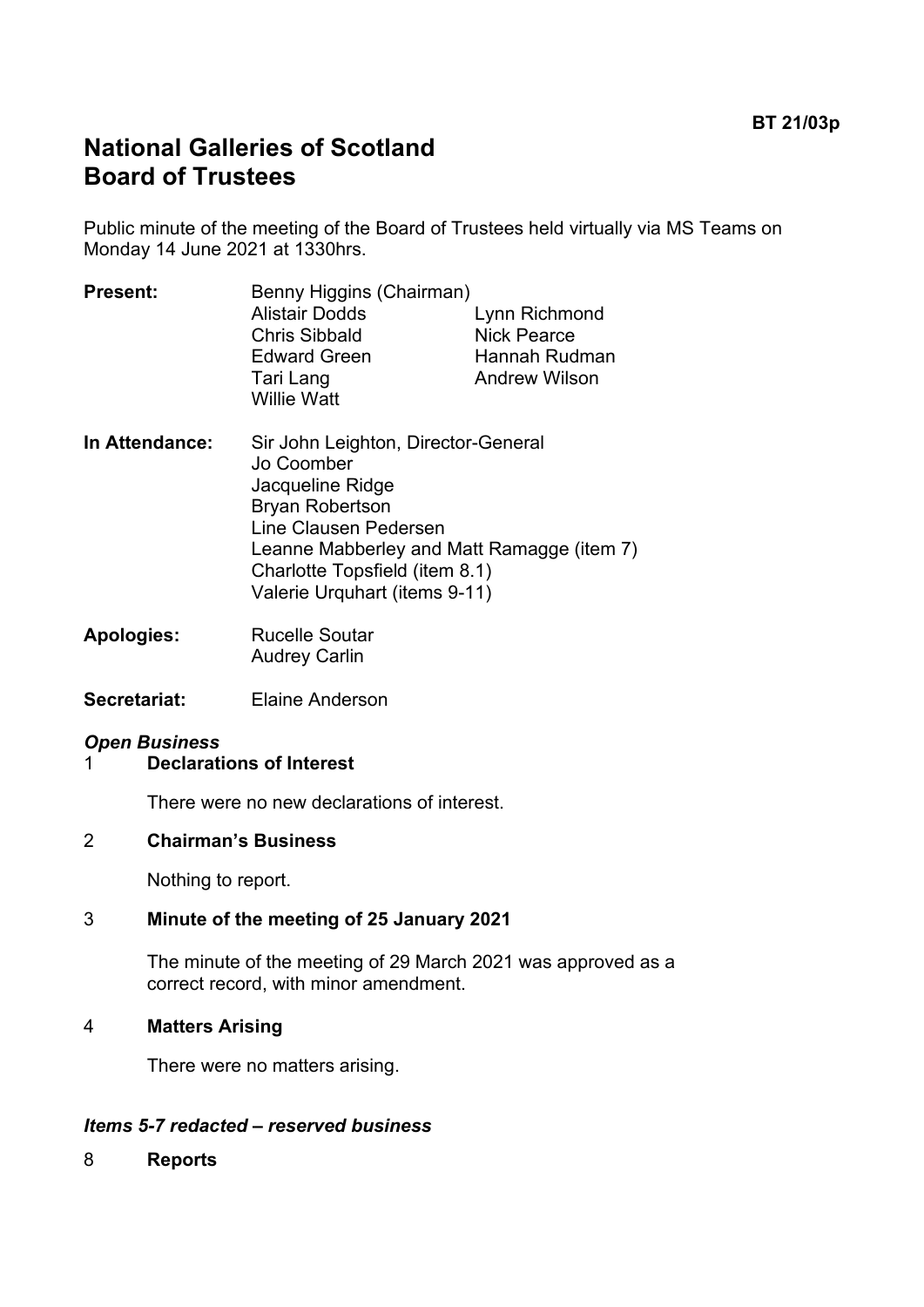#### 8.1 **One Collection**

Ms Pedersen shared details of some recent acquisitions.

Trustees approved the following works for acquisition, all of which required the use of trust funds as outlined in the paper:

> *Marie au Tub s'épongeant. Marie in the bath tub, sponging herself (1908)* Suzanne Valadon (1865- 1938)

*Portrait de Marie-Charlotte-Therèse Barbarroux, femme de l'artiste (1885)* Henri Martin (1860-1943) (External funding required – approved to proceed)

*Panoramic view of the Old Town Edinburgh and Castle* Elizabeth Sutherland Leveson-Gower, Duchess of Sutherland (purchased at auction – retrospective approval)

*Plates 1 - 6 from "The Kings Quair"* William Bell Scott

*Primitive Seating, 1982* Dorothea Tanning (part purchase, part gift)

The following gifts were approved:

*10 works from the series Scots Jews: Identity, Belonging and the Future* Judah Passow (gift from Edward Green, trustee)

*Ben Thomson* John Byrne (gift from the sitter, former Chairman of NGS)

#### 8.1.1 *Panoramic view of the Old Town Edinburgh and Castle* **by Elizabeth Sutherland Leveson-Gower, Duchess of Sutherland**

*Presentation from Charlotte Topsfield* Ms Topsfield shared images of this rare work, which had recently been acquired, and explained a bit more detail about the artist and view of Edinburgh. There were a number of examples of the artist's print work in the collection, but this was the first watercolour. There were now enough works by women artists of views of Edinburgh to enable a display to be mounted in the new Scottish Gallery.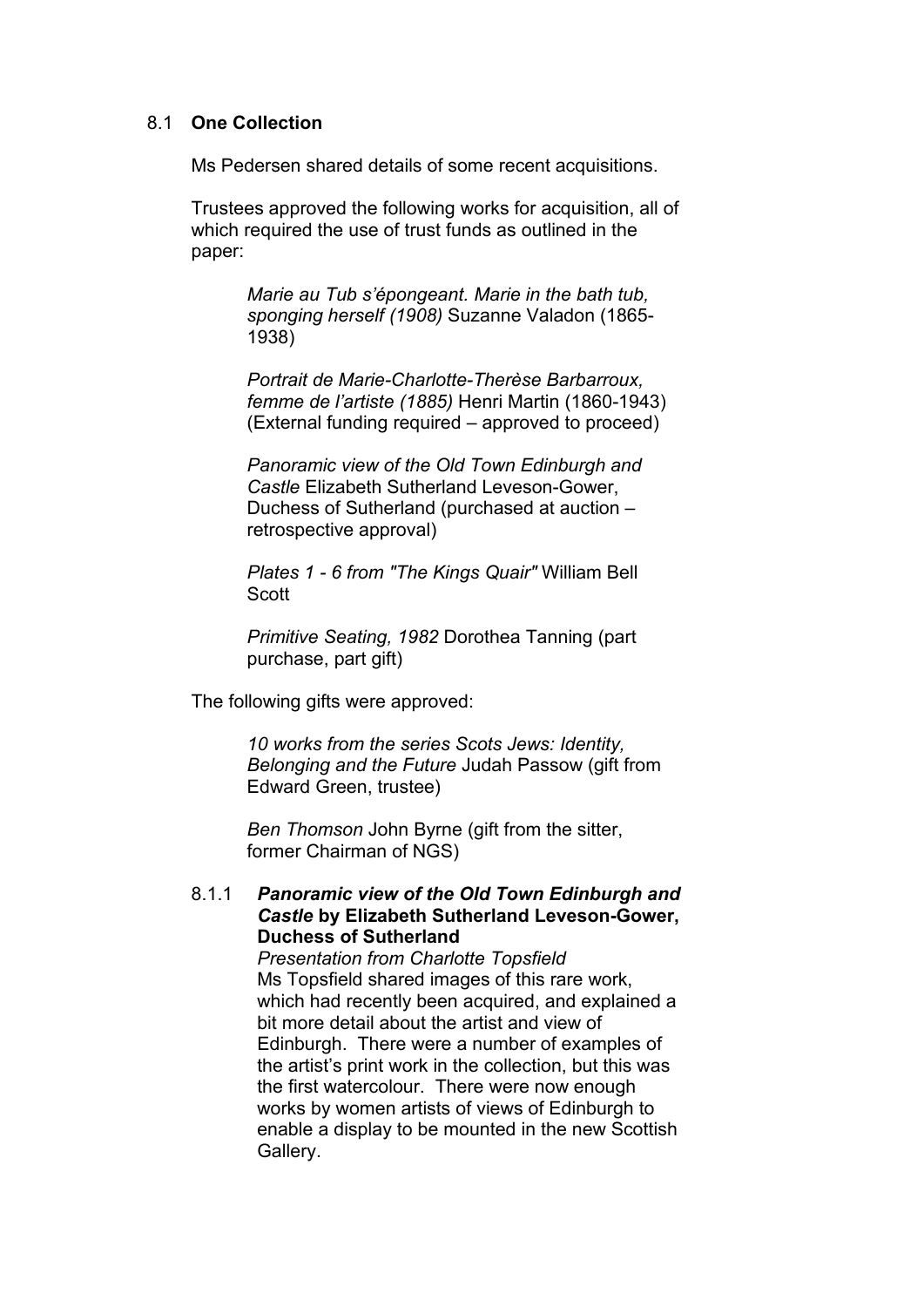#### 8.2 **Public Programme 2021-22**

Ms Pedersen shared details of the current and forthcoming public programme. An Isaac Julien exhibition was planned for Modern One from the end of July until October as part of the Edinburgh Arts Festival. Ms Pedersen shared some of the details of the show.

There would also be an exhibition relating to COP 26 and the climate emergency, in collaboration with NLS, and this theme would stretch across the collection at the time of the conference at the end of the year.

#### 8.3 **Public Engagement Quarterly Report**

Ms Coomber shared some of the content of the Public Engagement report. The digital offer on Harryhausen was selling well. The exhibition was nominated for a number of awards. Trade in the shop was also exceptional and the conversion rate was high.

A play area would be set up for the school holidays in the grounds of Modern One.

There had been a return to some in-person work in the community, although it had been difficult to navigate within the current restrictions.

Ecommerce continued to do well and donations remain high.

Modern One café had reopened following refurbishment and was trading well, staying open 7 days despite the gallery only being open part-time.

#### 8.4 **Chief Operating Officer's Report**

The report was noted.

#### *Items 9-10 redacted – reserved business*

#### 11 **Compliance & Risk**

#### 11.1 **Performance Management 2020-21: Q4**

The results for Q4 were noted.

#### 11.2 **Risk Registers**